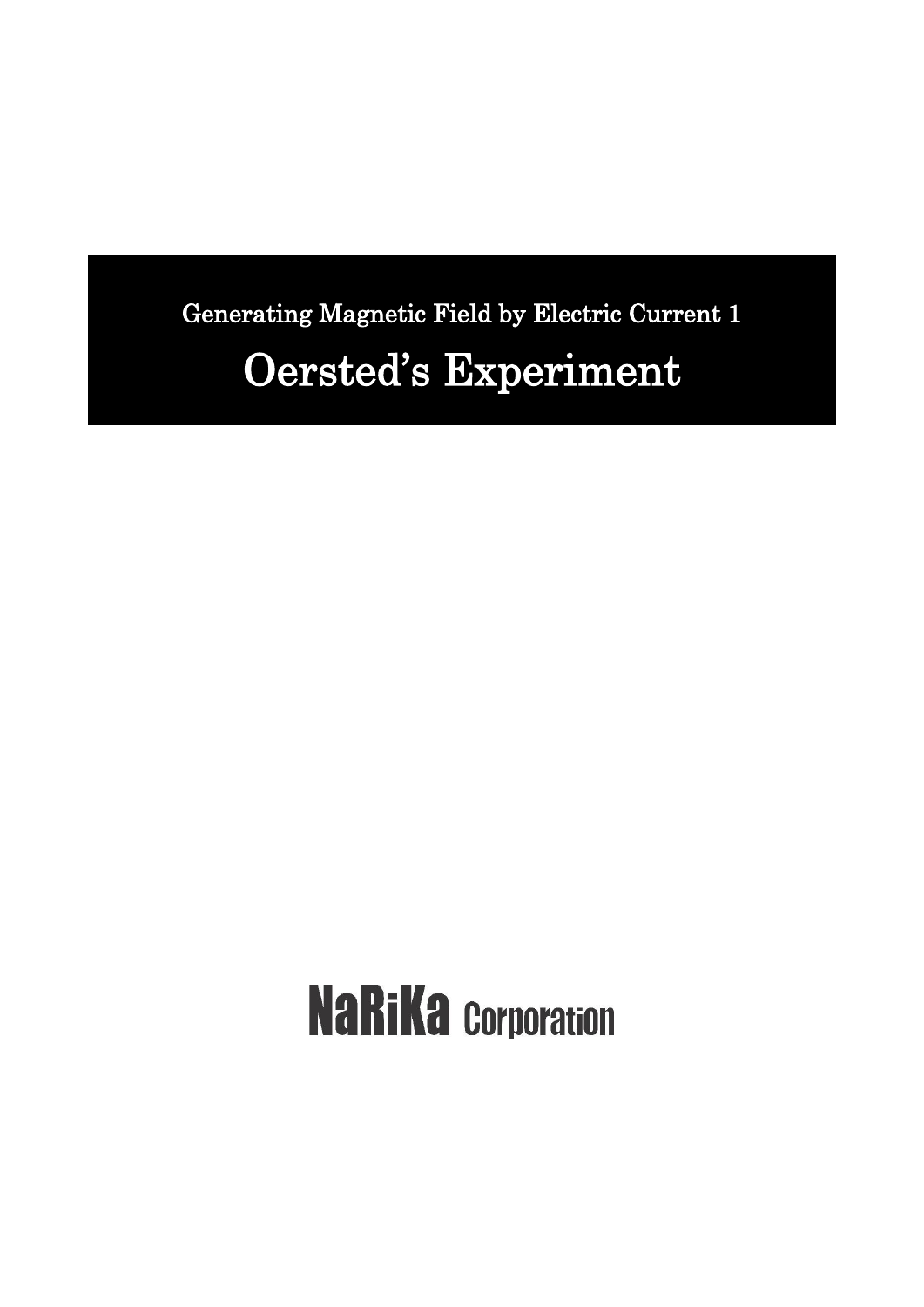

### Oersted's Experiment

#### 1. Learning Outcome

While experiments on Electric Current and Magnetic Field are normally done by using dry cell batteries or electric power-supply units, we are going to use the hand-held generator "(Narika) Genecon V3" in this Unit. In case of using dry cell batteries or electric power-supply units, students can merely turn on a circuit and observe the electrical phenomena. However, they cannot only observe the experiment in operation, but also control it as they wish by using the hand-held generator Genecon V3, which helps students' better understanding of experiments objectives through hands-on experience involving them.

Learning outcome of this Unit is for students to better understand the phenomena of experiment of H. C. Oersted through their hands-on experience.

#### 2. Historical Background

Unlike dynamics, study on Electromagnetism is believed to have remained less-advanced due to its nature of handling with invisible events. Up until W. Gilbert (1544  $\cdot$  1603, UK) reported his study in 1600, no major study report had been made public for 2200 years ever since Thales of Miletus of ancient Greece recognized the electrostatic phenomenon of attracting dust or feather when rubbing amber with fur in 600 B.C. In 1800, which is 200 years after the Gilbert's report, A.Volta (1745 - 1827, Italy) invented battery (known as the "Voltaic Cell"), which means it took 200 years for the transition from the study on static electricity to dynamic electricity.





A. Volta <http://en.wikipedia.org/wiki/> Alessandro\_Volta

Voltaic Cell was used by many researchers for its capability of generating large amount of electric current at low voltage. Notable study was made by H. C. Oersted (1777 - 1851,

Denmark) when he discovered that compass needle should deflect near a lead carrying current, which was made public as article named "Interaction of Current and Magnetism" in 1820.

It is commonly believed that A. M. Ampere made public his theory of Electricity and Magnetism in the same year, because he was deeply impressed with Oersted's report then, established basis of Electrodynamics. Hence, in this Unit, we will focus on replicating the

W. Gilbert <http://es.wikipedia.org/wiki/> William Gilbert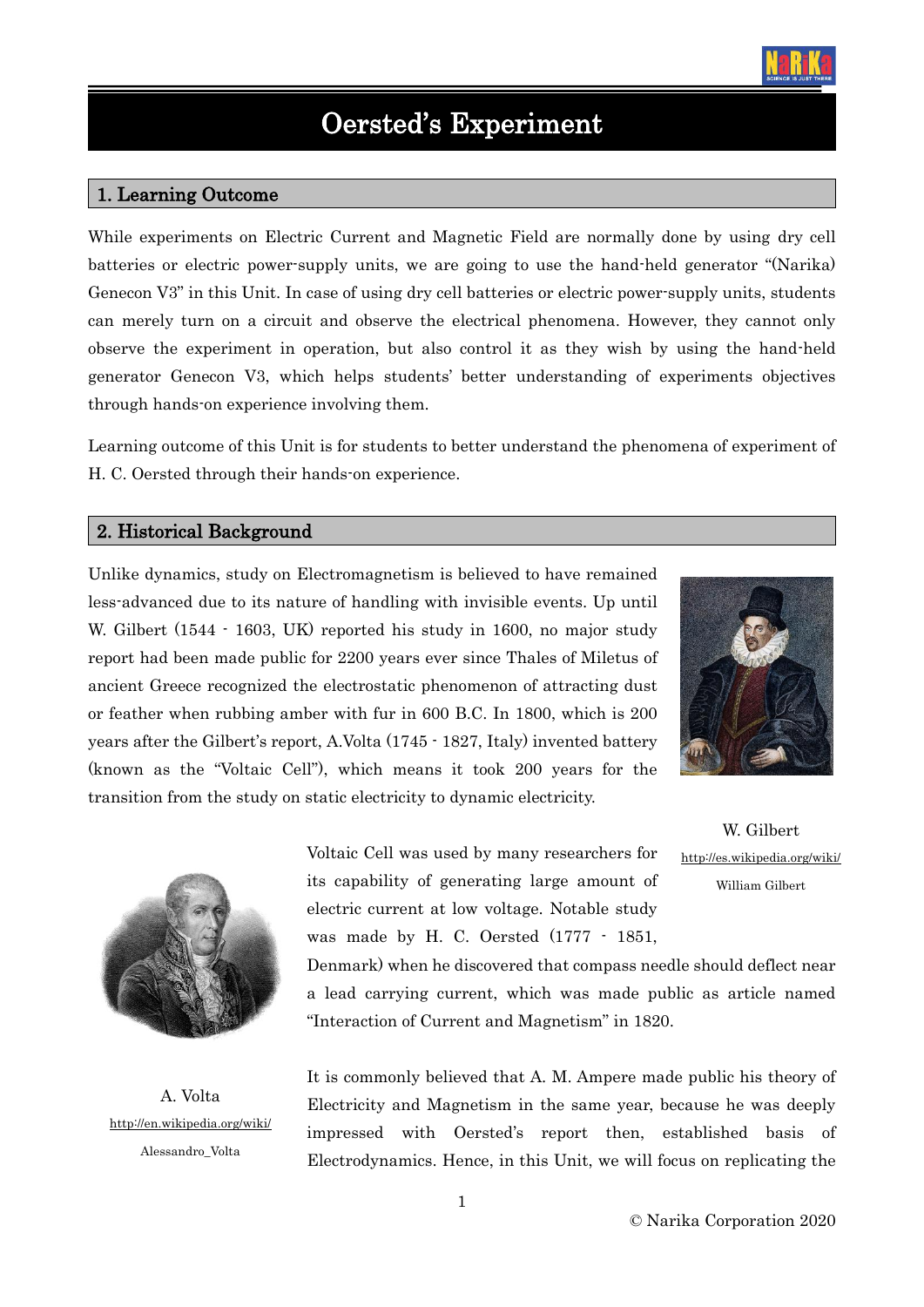

experiment of H. C. Oersted, who is assumed to be the father of Electrodynamics and Electromagnetism, which is meaningful nowadays even for us.

#### 3. Introduction of Equipment for Experiments

Genecon V3 is a product name of hand-held power generator manufactured by Narika Corporation. Up to 3V DC electricity can be generated just by turning the handle, hence the user realizes how he/she is generating electric



power in person. Since Genecon V3 generates only up to 3V, it highly unlikely damage accessories used for

experiment at schools like miniature bulbs, LED lamps, electric musical (melody) boxes, and others. Also, it replaces dry cell batteries used for experiment like lighting miniature bulbs/LEDs, electrically heated wire, or others.

Mechanism of Genecon V3 is quite simple, consisting of the motor inside for generating power, which should leave almost no room for students to misunderstand the relationship/function of internal motor, gears, shafts and handle due to its perfect visibility through the transplant body. For teachers, Genecon V3 significantly helps their explanation to students regarding the fact that motor and generator are identical.

#### 4. Oersted's Experiment

#### 1. Formation of Magnetic Field by Eletric Current ~H. C. Oersted~

Only after the discoveries of static electricity related research by W. Gilbert made in 1600, L. Galvani discovery of bioelectric in 1791, and A. Volta's discovery of battery in 1800, further research activities on low voltage and high current electricity took place one after another.

Danish H. C. Oersted (Ørsted) discovered in 1820 that electric current generates magnetic field (interaction of current and magnetism). It is said that, by this discovery, A. M. Ampere was able to reach a stage where he could publish his theory of electricity and magnetism, establishing the modern days theory of electrodynamics.



http://en.wikipedia.org/wiki/ Hans\_Christian\_ Ørsted

In this Unit, we will perform the experiment of generation of magnetic field

by current experiment done by H. C. Oersted, who contributed greatly to the development of electricity, to understand basic behavior of electric current.

2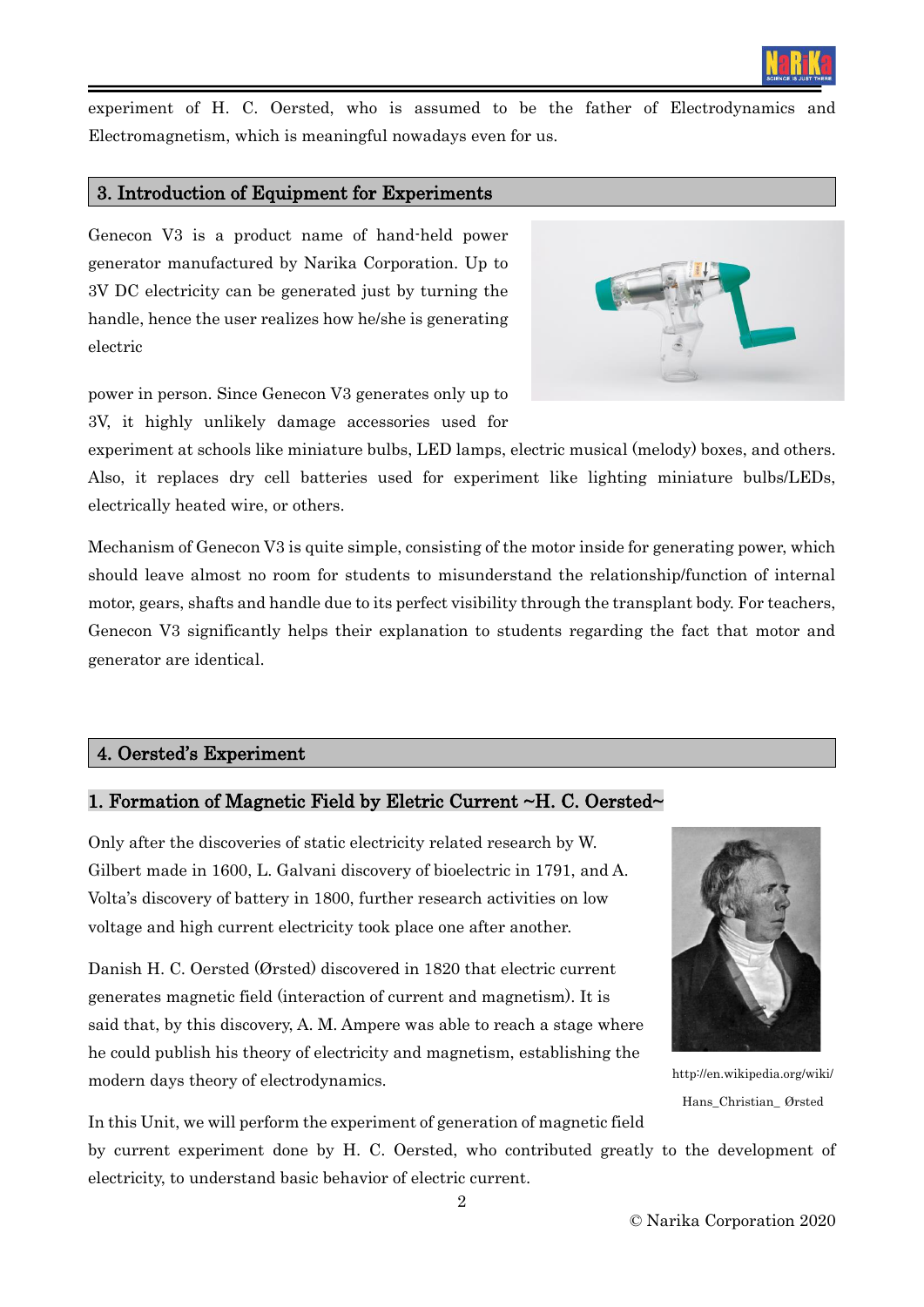#### 2. Oersted's Experiment

#### 1. Purpose of the experiment:

Purpose of this experiment is, by using dry cell battery, Genecon V3 and magnetic compass, to confirm that generation of magnetic field depends on electric current flowing through cable.

#### 2. What to Prepare:

\*Genecon V3: 1 pc (Narika B10-2634) \*Oil-filled Magnetic Compass: 1 pc (Narika B10-3570) \*Miniature Bulb Holder with Leads: 1 pc (Narika P70-0395-01) \*Dry cell battery (AA type): 1 pc (Narika P70-0719-03, 20pcs) \*Battery box with switch: 1 pc \*Cable with clips (red and black): 1 pair (Narika B10-6503)

3. Experiment 1: Experiment using Dry cell batteries



#### Genecon V3

1) Place wooden plate on the table.

2) On the wooden plate, set a battery box with switch and put inside prepared dry cell battery.

3) Create electric circuit by connecting: a miniature bulb holder with cable, a cable with clips and terminals of battery box together like in the drawing on the right. Keep the battery box switched off.

4) Place an oil-filled magnetic compass about 1 cm away from the cable.

Tips: Make sure to set the compass needle and cable in parallel.

5) Switch on the battery box. Check the deflection of the compass needle caused by the electric current and write it down.

6) Change polarity of the battery in step 2, repeat steps 3-5,

and check the change in the deflection of the compass needle caused by electric current and write it down too.

7) Switch off the battery box.

#### 4. Experiment 2: Experiment using Genecon V3

1) Place wooden plate on the table.

2) On the wooden plate, connect a "miniature bulb holder with cable" and "cable with clips" with a Genecon V3.



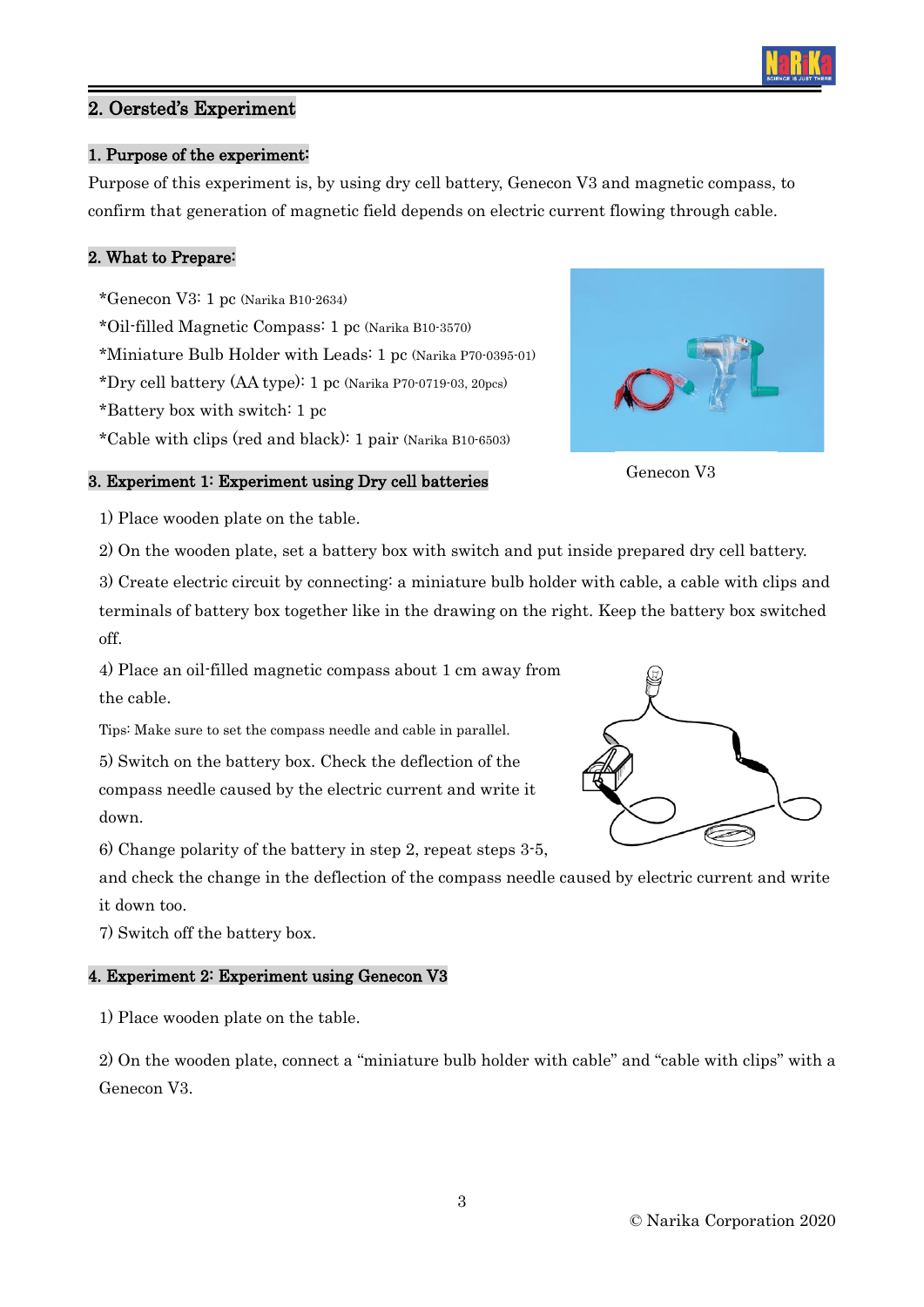

3) Place an oil-filled magnetic compass about 1 cm away from the cable. Tips: Make sure to set the compass needle and cable in parallel.



4) Turn the handle of Genecon V3. Check the deflection of the compass needle caused by the electric current and write it down.

5) Change the direction of turning the handle. Check the change in the deflection of the compass needle caused by electric current and write it down too.

#### 5. Experiment 3: Experiment with different place setting of magnetic compass

1) During experiments 1 and 2, we placed compass about 1 cm away from cable, but now let's change the place where we put compass and conduct experiments.

2) Perform experiments 1 or 2 with compass placed in positions as shown on drawings below (a) to (f). For drawings (g) and (h), think about suitable position by yourself and do the experiment.

3) Verify every pattern of deflection of compass needle caused by electric current per experiment condition and write it down.



#### 5. Summary of Oersted Experiment

#### 1. Results of Experiment 1 and Experiment 2

#### [What you should find out:]

In case the North pole is placed "Up" (further from where the experimenter stands), the direction of the needle deflection differs depending on the direction current flows. In case of (1), North pole is attracted toward the cable,

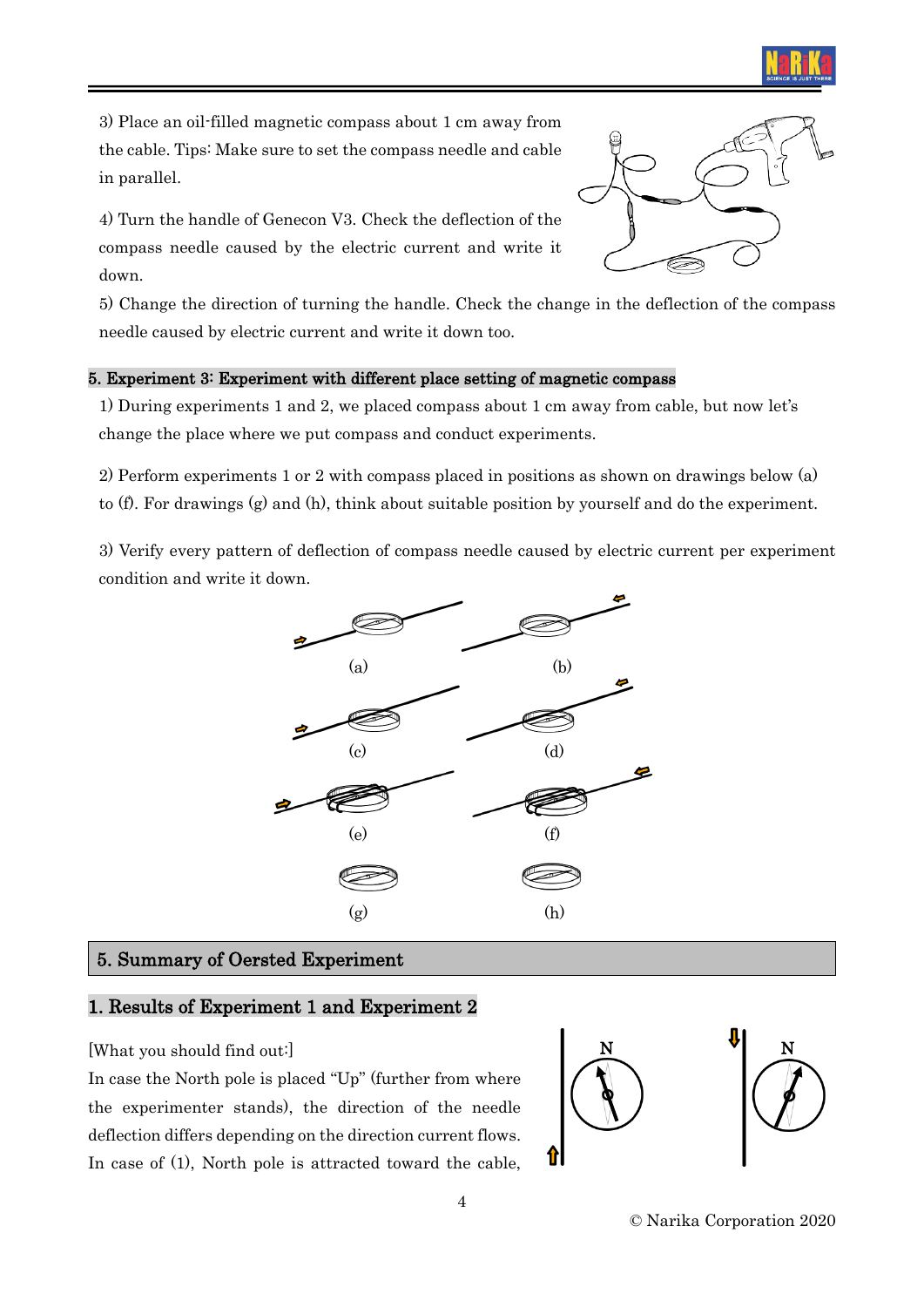

which means the cable assumed the properties of the South pole affected by the influence of current flow.

On the other hand, in case of (2), North pole repulses the cable, which means the cable assumed the properties of the North pole affected by the influence of current flow.

#### 1. Result of Experiment 3

#### [What you should find out:]

By comparing the result of "Experiment1 or 2" and "Experiment 3", you will realize that three of the patterns  $(1)$ ,  $(a)$  and  $(c)$  have the same condition in terms of the direction of current flow, while they have different condition in terms of the position of compass. In case of the pattern (a), setting the compass on the cable, the needle of the compass will be deflected to the right.

In case of the pattern (c), setting the compass beneath the cable, the needle will be deflected to the right. In case of the pattern (1), setting the compass on the right side of the cable, the needle will be deflected to the left. From these results, magnetic field that affects the compass seems to be generated around the cable when current is carried.

Likewise, you will realize that three of the patterns (2), (b) and (d) have the same condition in terms of the direction of current flow (opposite to above), while they have different condition in terms of the position of compass. If comparing with above, you will know the direction of magnetic field changes depending on the direction of current carried in the cable.



In case of pattern (e) and (f), the cable is coiled around the compass in solenoidal manner. According to the results, you will know the left side of the solenoid turned South pole in case of (e), while the right side of the solenoid turned South pole in case of (f), which means the direction of current flow determines North/South pole beside solenoid coil.



© Narika Corporation 2020